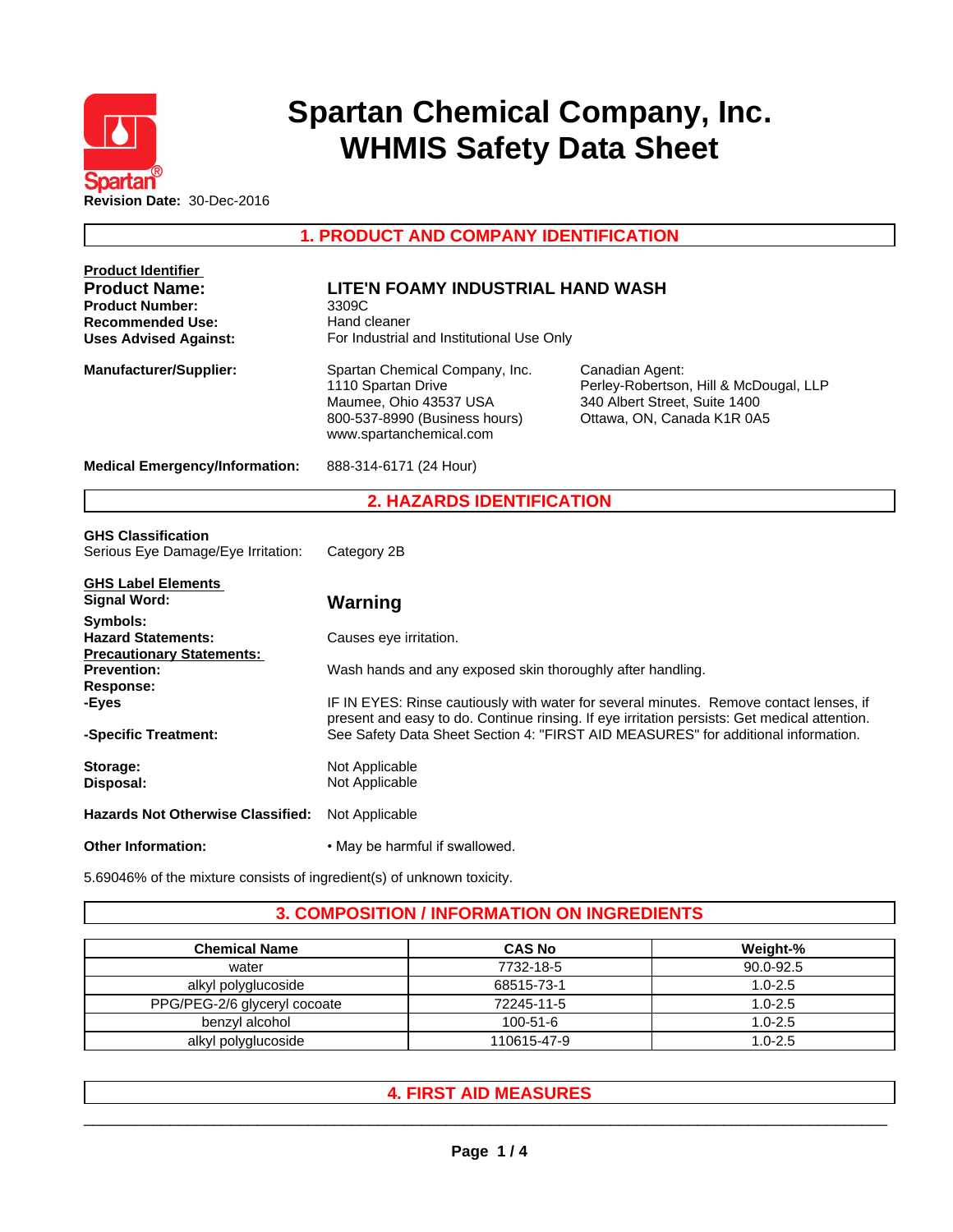| -Eye Contact:                                                         | Rinse cautiously with water for at least 15 minutes. Remove contact lenses, if present and<br>easy to do. Continue rinsing. If eye irritation persists: Get medical attention. |  |  |
|-----------------------------------------------------------------------|--------------------------------------------------------------------------------------------------------------------------------------------------------------------------------|--|--|
| -Skin Contact:                                                        | Wash with soap and water. If skin irritation occurs: Get medical attention.                                                                                                    |  |  |
| -Inhalation:                                                          | Remove victim to fresh air and keep at rest in a position comfortable for breathing. Call a                                                                                    |  |  |
| poison control center or physician if you feel unwell.<br>-Ingestion: |                                                                                                                                                                                |  |  |
|                                                                       | Rinse mouth. Do NOT induce vomiting. Never give anything by mouth to an unconscious<br>person. Get medical attention if you feel unwell.                                       |  |  |
| <b>Note to Physicians:</b>                                            | Treat symptomatically.                                                                                                                                                         |  |  |
|                                                                       |                                                                                                                                                                                |  |  |
|                                                                       | <b>5. FIRE-FIGHTING MEASURES</b>                                                                                                                                               |  |  |
| <b>Suitable Extinguishing Media:</b>                                  | Product does not support combustion, Use extinguishing agent suitable for type of<br>surrounding fire                                                                          |  |  |
| <b>Specific Hazards Arising from the</b>                              | Dried product is capable of burning. Combustion products are toxic.                                                                                                            |  |  |
| Chemical:                                                             |                                                                                                                                                                                |  |  |
| <b>Hazardous Combustion Products:</b>                                 | May include Carbon monoxide Carbon dioxide and other toxic gases or vapors.                                                                                                    |  |  |
| <b>Protective Equipment and</b>                                       | Wear MSHA/NIOSH approved self-contained breathing apparatus (SCBA) and full                                                                                                    |  |  |
| <b>Precautions for Firefighters:</b>                                  | protective gear. Cool fire-exposed containers with water spray.                                                                                                                |  |  |
|                                                                       |                                                                                                                                                                                |  |  |
|                                                                       | <b>6. ACCIDENTAL RELEASE MEASURES</b>                                                                                                                                          |  |  |
| <b>Personal Precautions:</b>                                          | Avoid contact with skin, eyes or clothing. Use personal protective equipment as required.                                                                                      |  |  |
| <b>Environmental Precautions:</b>                                     | Do not rinse spill onto the ground, into storm sewers or bodies of water.<br>Prevent further leakage or spillage if safe to do so. Contain and collect spillage with           |  |  |
| Methods for Clean-Up:                                                 | non-combustible absorbent material, (e.g. sand, earth, diatomaceous earth, vermiculite)                                                                                        |  |  |
|                                                                       | and place in container for disposal according to local / national regulations (see Section 13).                                                                                |  |  |
|                                                                       |                                                                                                                                                                                |  |  |
|                                                                       | <b>7. HANDLING AND STORAGE</b>                                                                                                                                                 |  |  |
| <b>Advice on Safe Handling:</b>                                       | Handle in accordance with good industrial hygiene and safety practice. Wash thoroughly                                                                                         |  |  |
| <b>Storage Conditions:</b>                                            | after handling.<br>Keep containers tightly closed in a dry, cool and well-ventilated place. Keep out of the reach                                                              |  |  |
|                                                                       | of children. Keep from freezing.                                                                                                                                               |  |  |
|                                                                       |                                                                                                                                                                                |  |  |
|                                                                       | 8. EXPOSURE CONTROLS / PERSONAL PROTECTION                                                                                                                                     |  |  |
| <b>Occupational Exposure Limits:</b>                                  | None established.                                                                                                                                                              |  |  |
| Engineering Controls:                                                 | Provide good general ventilation.                                                                                                                                              |  |  |
|                                                                       | If work practices generate dust, fumes, gas, vapors or mists which expose workers to                                                                                           |  |  |
|                                                                       | chemicals above the occupational exposure limits, local exhaust ventilation or other                                                                                           |  |  |
|                                                                       | engineering controls should be considered.                                                                                                                                     |  |  |
| <b>Personal Protective Equipment</b><br><b>Eye/Face Protection:</b>   | Not required with expected use.                                                                                                                                                |  |  |
| <b>Skin and Body Protection:</b>                                      | Not required with expected use.                                                                                                                                                |  |  |
| <b>Respiratory Protection:</b>                                        | Not required with expected use.                                                                                                                                                |  |  |
| <b>General Hygiene Considerations:</b>                                | Wash hands and any exposed skin thoroughly after handling.                                                                                                                     |  |  |

See 29 CFR 1910.132-138 for further guidance.

# **9. PHYSICAL AND CHEMICAL PROPERTIES**

| Appearance/Physical State:             | Liquid                       |
|----------------------------------------|------------------------------|
| Color:                                 | Red                          |
| lOdor:                                 | <b>Pleasant</b>              |
| pH:                                    | $7.0 - 8.0$                  |
| <b>Melting Point / Freezing Point:</b> | No information available.    |
| Boiling Point / Boiling Range:         | 100 °C / 212 °F              |
| <b>Flash Point:</b>                    | 100 °C $/$ > 212 °F ASTM D56 |
| <b>Evaporation Rate:</b>               | (Butyl acetate = 1)          |
| Flammability (solid, gas)              | No information available.    |

 $\_$  ,  $\_$  ,  $\_$  ,  $\_$  ,  $\_$  ,  $\_$  ,  $\_$  ,  $\_$  ,  $\_$  ,  $\_$  ,  $\_$  ,  $\_$  ,  $\_$  ,  $\_$  ,  $\_$  ,  $\_$  ,  $\_$  ,  $\_$  ,  $\_$  ,  $\_$  ,  $\_$  ,  $\_$  ,  $\_$  ,  $\_$  ,  $\_$  ,  $\_$  ,  $\_$  ,  $\_$  ,  $\_$  ,  $\_$  ,  $\_$  ,  $\_$  ,  $\_$  ,  $\_$  ,  $\_$  ,  $\_$  ,  $\_$  ,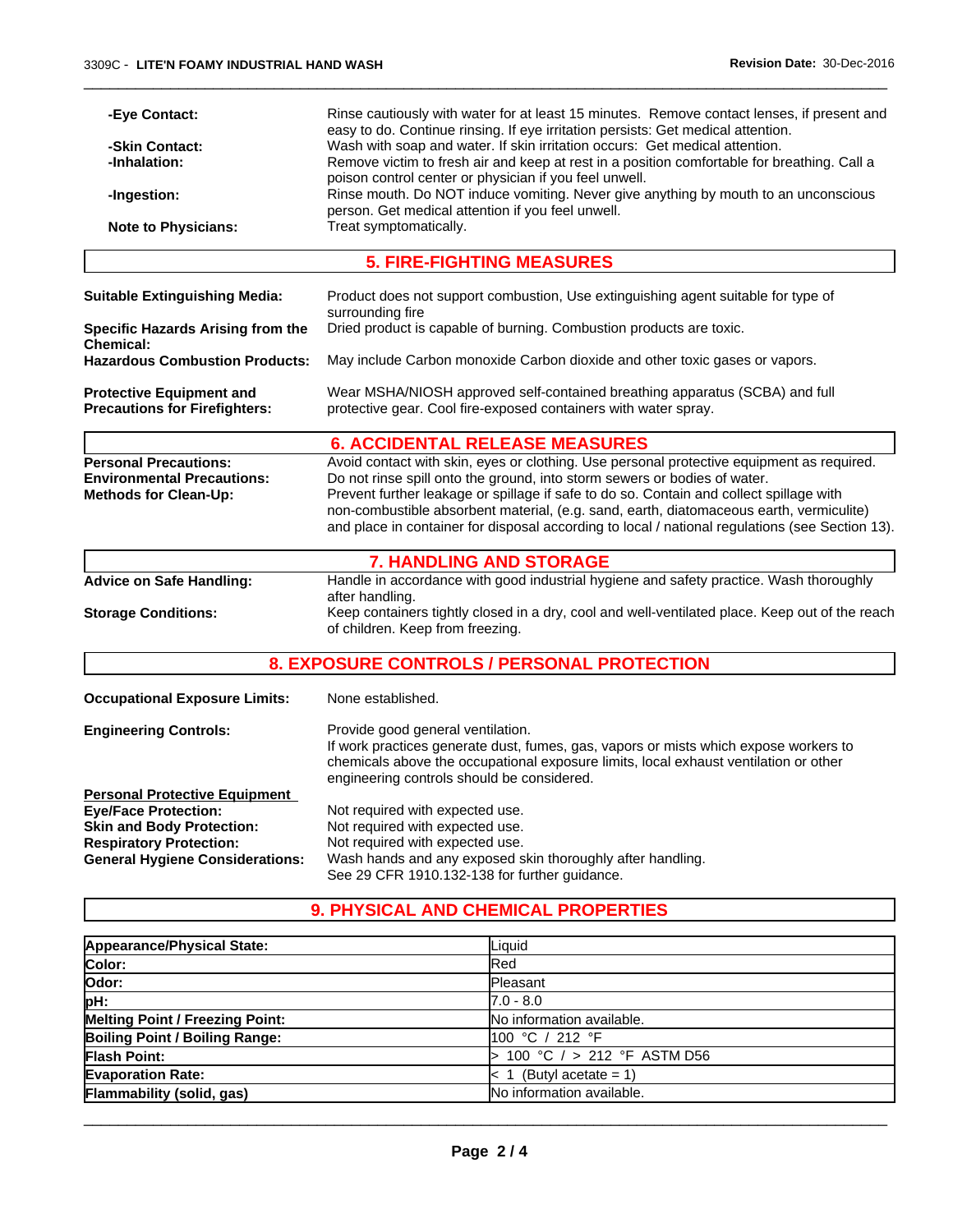| <b>Upper Flammability Limit:</b>  | No information available. |
|-----------------------------------|---------------------------|
| Lower Flammability Limit:         | No information available. |
| Vapor Pressure:                   | No information available. |
| <b>Vapor Density:</b>             | No information available. |
| <b>Specific Gravity:</b>          | 1.01                      |
| Solubility(ies):                  | Soluble in water          |
| <b>Partition Coefficient:</b>     | No information available. |
| <b>Autoignition Temperature:</b>  | No information available. |
| <b>Decomposition Temperature:</b> | No information available. |
| Viscosity:                        | No information available. |

 $\_$  ,  $\_$  ,  $\_$  ,  $\_$  ,  $\_$  ,  $\_$  ,  $\_$  ,  $\_$  ,  $\_$  ,  $\_$  ,  $\_$  ,  $\_$  ,  $\_$  ,  $\_$  ,  $\_$  ,  $\_$  ,  $\_$  ,  $\_$  ,  $\_$  ,  $\_$  ,  $\_$  ,  $\_$  ,  $\_$  ,  $\_$  ,  $\_$  ,  $\_$  ,  $\_$  ,  $\_$  ,  $\_$  ,  $\_$  ,  $\_$  ,  $\_$  ,  $\_$  ,  $\_$  ,  $\_$  ,  $\_$  ,  $\_$  ,

# **10. STABILITY AND REACTIVITY**

| <b>Reactivity:</b>             | This material is considered to be non-reactive under normal conditions of use.                     |
|--------------------------------|----------------------------------------------------------------------------------------------------|
| <b>Chemical Stability:</b>     | Stable under normal conditions.                                                                    |
|                                | <b>Possibility of Hazardous Reactions:</b> Not expected to occur with normal handling and storage. |
| <b>Conditions to Avoid:</b>    | Extremes of temperature and direct sunlight.                                                       |
| Incompatible Materials:        | Strong oxidizing agents. Strong acids.                                                             |
| <b>Hazardous Decomposition</b> | May include carbon monoxide, carbon dioxide (CO2) and other toxic gases or vapors.                 |
| <b>Products:</b>               |                                                                                                    |

## **11. TOXICOLOGICAL INFORMATION**

| <b>Likely Routes of Exposure:</b>   | Eyes, Skin, Ingestion, Inhalation.                     |
|-------------------------------------|--------------------------------------------------------|
| <b>Symptoms of Exposure:</b>        |                                                        |
| -Eye Contact:                       | Pain and redness.                                      |
| -Skin Contact:                      | None known                                             |
| -Inhalation:                        | No known effect.                                       |
| -Ingestion:                         | Pain, nausea, vomiting and diarrhea.                   |
| Immediate, Delayed, Chronic Effects |                                                        |
| Product Information:                | Data not available or insufficient for classification. |

#### **Numerical Measures of Toxicity**

The following acute toxicity estimates (ATE) are calculated based on the GHS document.

ATEmix (oral): 61715 mg/kg<br>ATEmix (inhalation-dust/mist): 75.3 mg/l ATEmix (inhalation-dust/mist):

#### **Component Acute Toxicity Information**

| <b>Chemical Name</b>       | Oral LD50            | <b>Dermal LD50</b>      | <b>Inhalation LC50</b> |
|----------------------------|----------------------|-------------------------|------------------------|
| water<br>7732-18-5         | (Rat<br>> 90 mL/kg   | Not Available           | Not Available          |
| benzyl alcohol<br>100-51-6 | $= 1230$ mg/kg (Rat) | $= 2000$ mg/kg (Rabbit) | $= 8.8$ mg/L (Rat) 4 h |

#### **Carcinogenicity:** No components present at 0.1% or greater are listed as to being carcinogens by ACGIH, IARC, NTP or OSHA.

#### **12. ECOLOGICAL INFORMATION**

| <b>Chemical Name</b>             | <b>Algae/Aquatic Plants</b>              | Fish                                                                                                    | <b>Toxicity to</b><br><b>Microorganisms</b> | <b>Crustacea</b>                 |
|----------------------------------|------------------------------------------|---------------------------------------------------------------------------------------------------------|---------------------------------------------|----------------------------------|
| benzyl alcohol<br>$100 - 51 - 6$ | 35: 3 h Anabaena variabilis<br>mg/L EC50 | 460: 96 h Pimephales<br>promelas mg/L LC50 static<br>10:96 h Lepomis<br>macrochirus mg/L LC50<br>static | Not Available                               | 23: 48 h water flea mg/L<br>EC50 |

| <b>Persistence and Degradability:</b> | No information available. |
|---------------------------------------|---------------------------|
| <b>Bioaccumulation:</b>               | No information available. |
| <b>Other Adverse Effects:</b>         | No information available. |